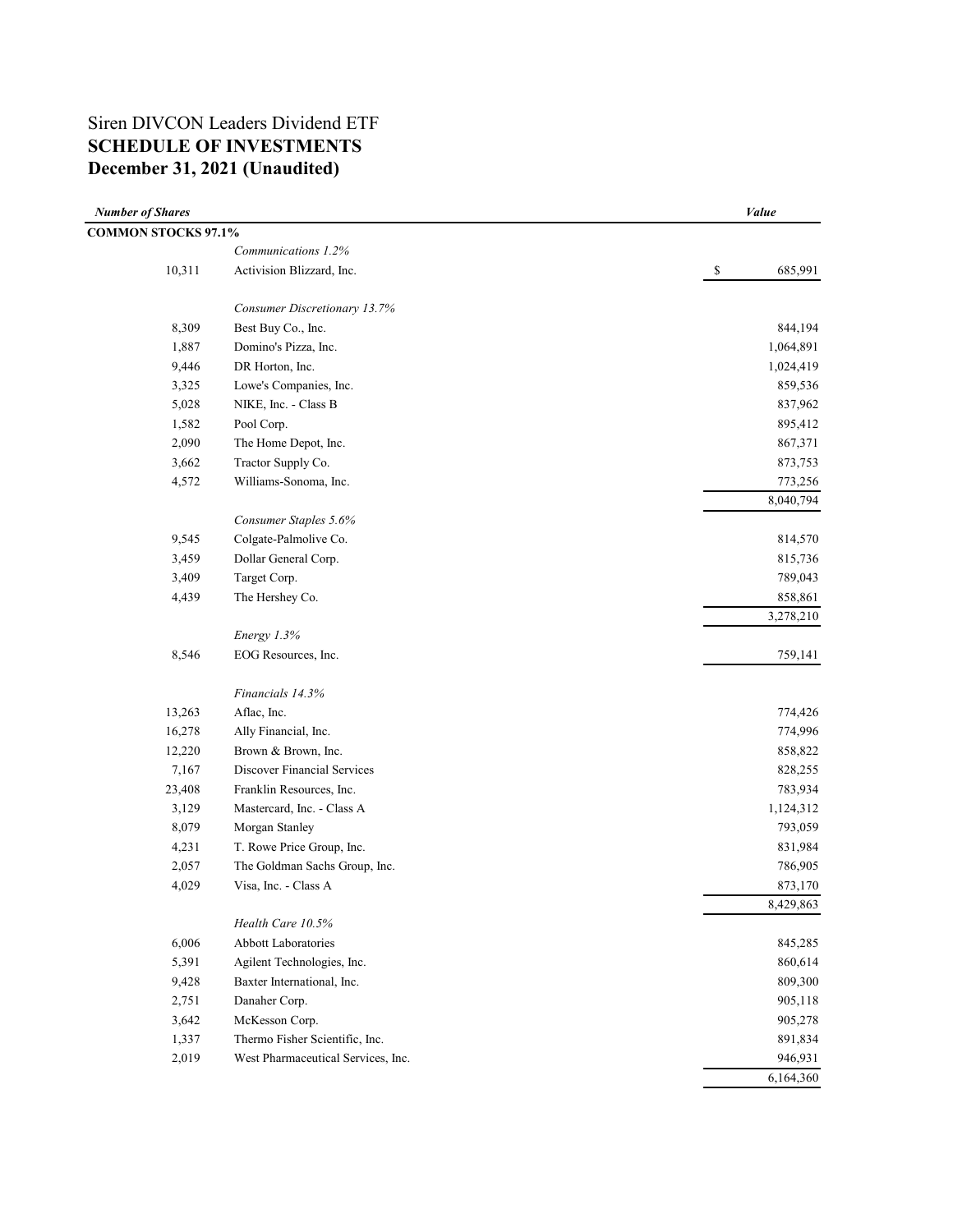## Siren DIVCON Leaders Dividend ETF **SCHEDULE OF INVESTMENTS December 31, 2021 (Unaudited) (Continued)**

| <b>Number of Shares</b> |                                              | Value      |
|-------------------------|----------------------------------------------|------------|
|                         | Industrials 14.7%                            |            |
| 9,692                   | Amphenol Corp. - Class A                     | 847,662    |
| 20,718                  | CSX Corp.                                    | 778,997    |
| 6,336                   | Expeditors International of Washington, Inc. | 850,927    |
| 3,891                   | JB Hunt Transport Services, Inc.             | 795,321    |
| 4,396                   | L3Harris Technologies, Inc.                  | 937,403    |
| 4,686                   | Nordson Corp.                                | 1,196,195  |
| 2,409                   | Old Dominion Freight Line, Inc.              | 863,167    |
| 2,443                   | Parker-Hannifin Corp.                        | 777,167    |
| 5,680                   | Waste Connections, Inc.                      | 774,014    |
| 1,616                   | W.W. Grainger, Inc.                          | 837,399    |
|                         |                                              | 8,658,252  |
|                         | Materials 6.6%                               |            |
| 3,760                   | Avery Dennison Corp.                         | 814,303    |
| 4,755                   | Celanese Corp.                               | 799,125    |
| 7,838                   | Nucor Corp.                                  | 894,708    |
| 3,869                   | The Sherwin-Williams Co.                     | 1,362,507  |
|                         |                                              | 3,870,643  |
|                         | Technology 29.2%                             |            |
| 4,614                   | Analog Devices, Inc.                         | 810,983    |
| 5,258                   | Apple, Inc.                                  | 933,663    |
| 5,220                   | Applied Materials, Inc.                      | 821,419    |
| 1,416                   | Broadcom, Inc.                               | 942,221    |
| 4,147                   | CDW Corporation of Delaware                  | 849,222    |
| 1,576                   | FactSet Research Systems, Inc.               | 765,952    |
| 21,903                  | HP, Inc.                                     | 825,075    |
| 1,318                   | Intuit, Inc.                                 | 847,764    |
| 2,132                   | KLA Corp.                                    | 916,994    |
| 1,289                   | Lam Research Corp.                           | 926,984    |
| 2,615                   | Microsoft Corp.                              | 879,477    |
| 1,575                   | Monolithic Power Systems, Inc.               | 776,798    |
| 2,201                   | Moody's Corp.                                | 859,667    |
| 4,297                   | QUALCOMM, Inc.                               | 785,792    |
| 1,814                   | S&P Global, Inc.                             | 856,081    |
| 5,787                   | Skyworks Solutions, Inc.                     | 897,795    |
| 9,942                   | SS&C Technologies Holdings, Inc.             | 815,045    |
| 5,541                   | Teradyne, Inc.                               | 906,120    |
| 4,698                   | Texas Instruments, Inc.                      | 885,432    |
| 2,886                   | Ubiquiti, Inc.                               | 885,136    |
|                         |                                              | 17,187,620 |
|                         | <b>Total Common Stocks</b>                   |            |
|                         | (Cost \$49,472,651)                          | 57,074,874 |
|                         |                                              |            |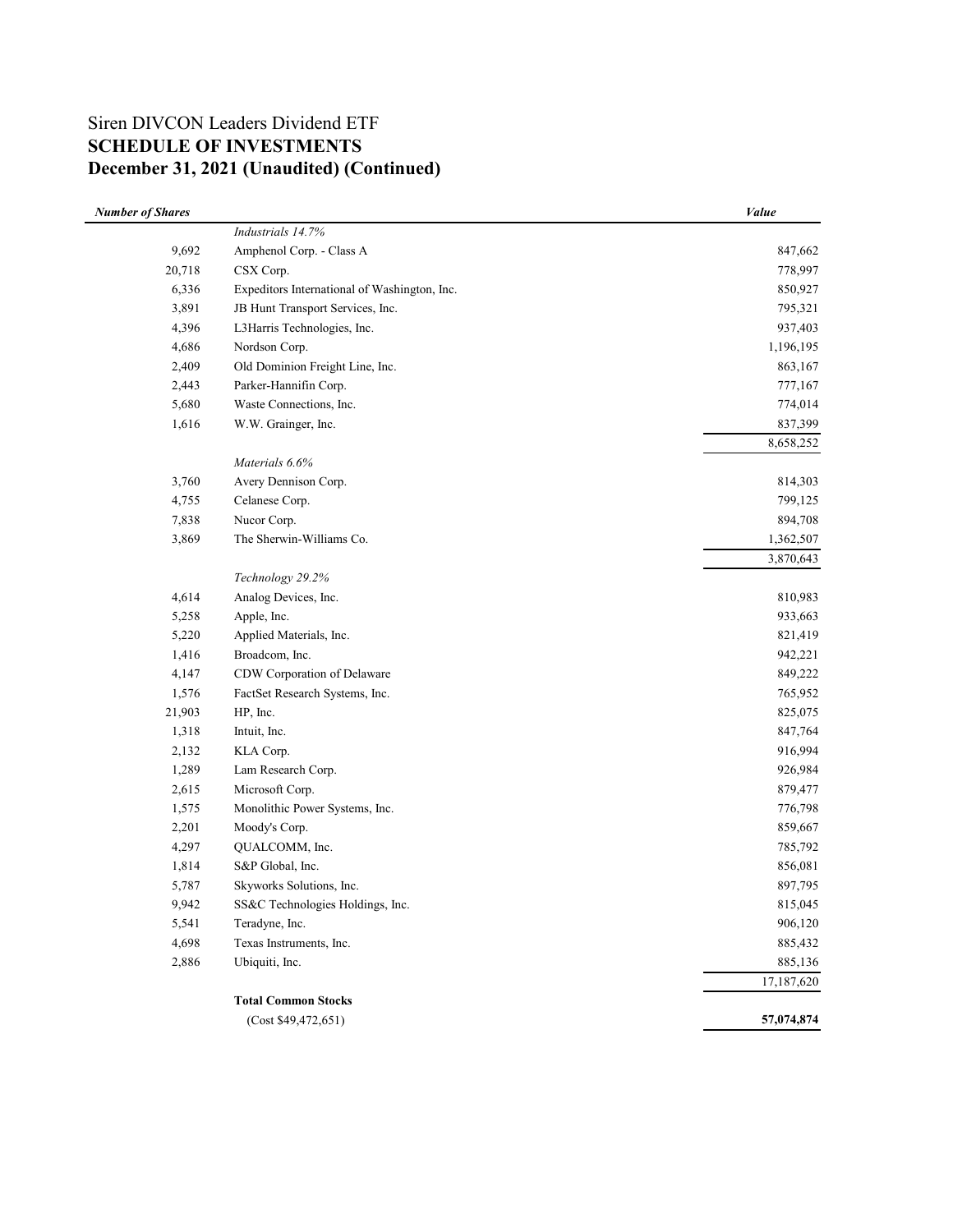# **SCHEDULE OF INVESTMENTS December 31, 2021 (Unaudited) (Continued)**

| <b>Number of Shares</b>        |                                                        | Value           |
|--------------------------------|--------------------------------------------------------|-----------------|
| <b>MONEY MARKET FUNDS 2.9%</b> |                                                        |                 |
| 1,705,276                      | First American Government Obligations Fund, 0.026% (a) | 1,705,276       |
|                                | <b>Total Money Market Funds</b>                        |                 |
|                                | (Cost \$1,705,276)                                     | 1,705,276       |
|                                | <b>Total Investments 100.0%</b>                        |                 |
|                                | (Cost \$51,177,927)                                    | 58,780,150      |
|                                | Other Assets in Excess of Liabilities 0.0%             | 11,569          |
|                                | <b>TOTAL NET ASSETS 100.0%</b>                         | 58,791,719<br>S |
|                                |                                                        |                 |

(a) 7-day net yield at December 31, 2021.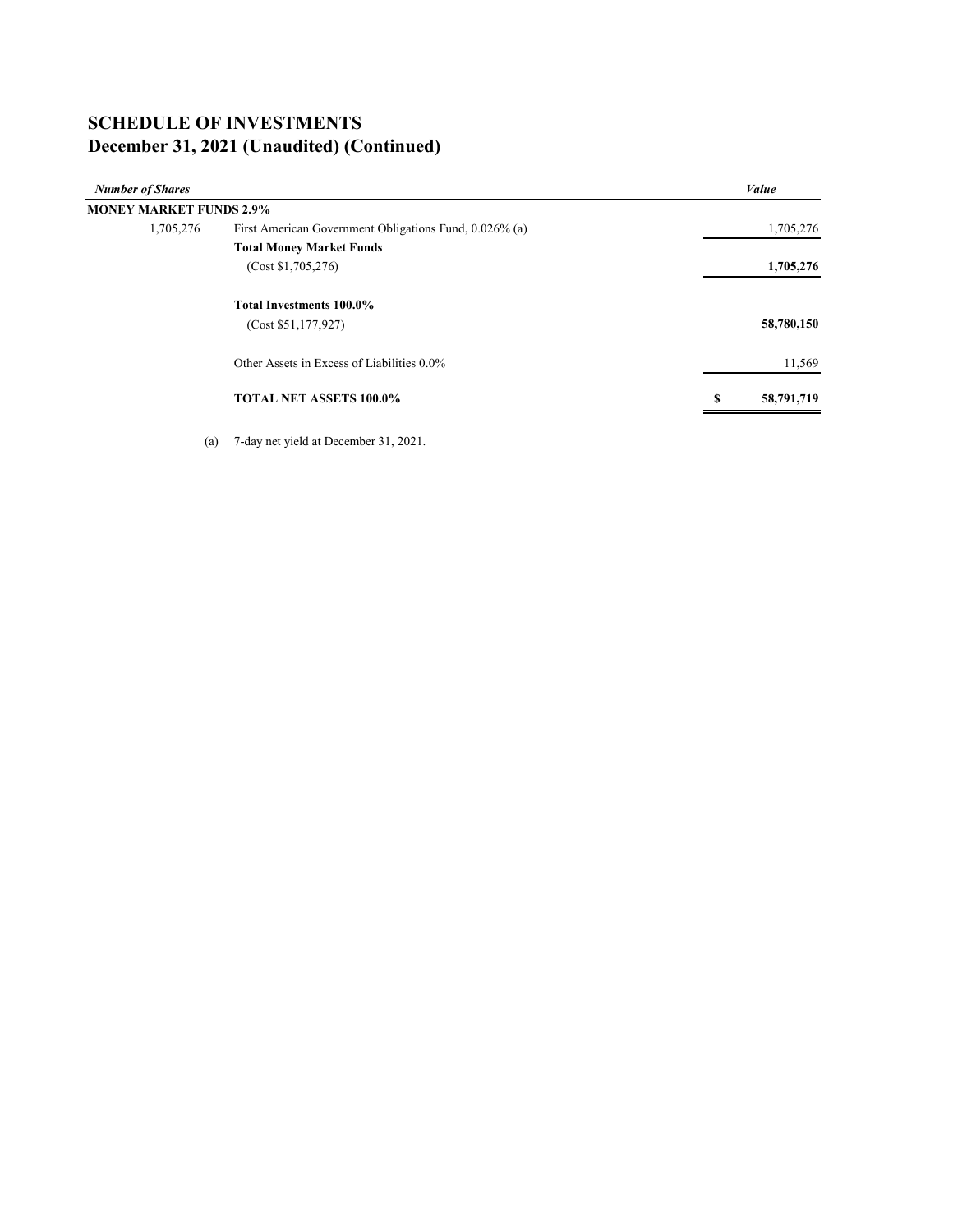#### **Siren ETF Trust – Notes to Quarterly Schedules of Investments** December 31, 2021 (Unaudited)

### **Investment Valuation**

The net asset value ("NAV") per share of the Fund is calculated each business day as of the close of regular trading on the New York Stock Exchange ("NYSE"), generally 4:00 p.m., Eastern Time. The NAV per share of the Fund is calculated by dividing the sum of the value of the securities held by the Fund, plus cash and other assets, minus all liabilities (including estimated accrued expenses) by the total number of shares outstanding for the Fund, rounded to the nearest cent. The Fund's shares will not be priced on the days on which the NYSE is closed for trading. The offering and redemption price per share for the Fund is equal to the NAV per share.

Securities held by the Fund are valued at market quotations when reliable market quotations are readily available. Exchange traded securities and instruments (including equity securities, depositary receipts and ETFs) are generally valued at the last reported sale price on the principal exchange on which such securities are traded (at the NASDAQ Official Closing Price for NASDAQ listed securities), as of the close of regular trading on the NYSE on the day the securities are being valued or, if there are no sales, at the mean of the most recent bid and asked prices. Over-the-counter ("OTC") securities and instruments not traded on an exchange are generally valued at the last traded price. In the absence of a recorded transaction sale price or if the last sale price is unavailable, OTC securities are valued at the mean between last bid and ask, as quoted. If an ask price for an OTC security is unavailable, the last bid price is used. Such valuations would typically be categorized as Level 1 or Level 2 in the fair value hierarchy described below.

When reliable market quotations are not readily available, securities are priced at their fair value in accordance with the Trust's valuation procedures, which were approved by the Trustees. The Fund may use fair value pricing in a variety of circumstances, including but not limited to, situations when the value of a Fund's security has been materially affected by events occurring after the close of the market on which such security is principally traded (such as a corporate action or other news that may materially affect the price of such security) or trading in such security has been suspended or halted. Such valuations would typically be categorized as Level 2 or Level 3 in the fair value hierarchy described below. Fair value pricing involves subjective judgments and it is possible that a fair value determination for a security is materially different than the value that could be realized upon the sale of such security. In addition, fair value pricing could result in a difference between the prices used to calculate a Fund's NAV and the prices used by the Fund's target Index. This may adversely affect a Fund's ability to track its Target Index.

The Fund discloses the fair market value of its investments in a hierarchy that distinguishes between: (1) market participant assumptions developed based on market data obtained from sources independent of the Fund (observable inputs) and (2) the Fund's own assumptions about market participant assumptions developed based on the best information available under the circumstances (unobservable inputs). The three levels defined by the hierarchy are as follows:

• Level 1 — Quoted prices in active markets for identical assets.

• Level 2 — Other significant observable inputs (including quoted prices for similar securities, interest rates, prepayment speeds, credit risk, etc.).

• Level 3 — Significant unobservable inputs (including the Fund's own assumptions in determining the fair value of investments). The inputs or methodology used for valuing securities are not necessarily an indication of the risk associated with investing in those securities.

The following is a summary of the inputs used to value the Siren DIVCON Leaders Dividend ETF's investments as of December 31, 2021: